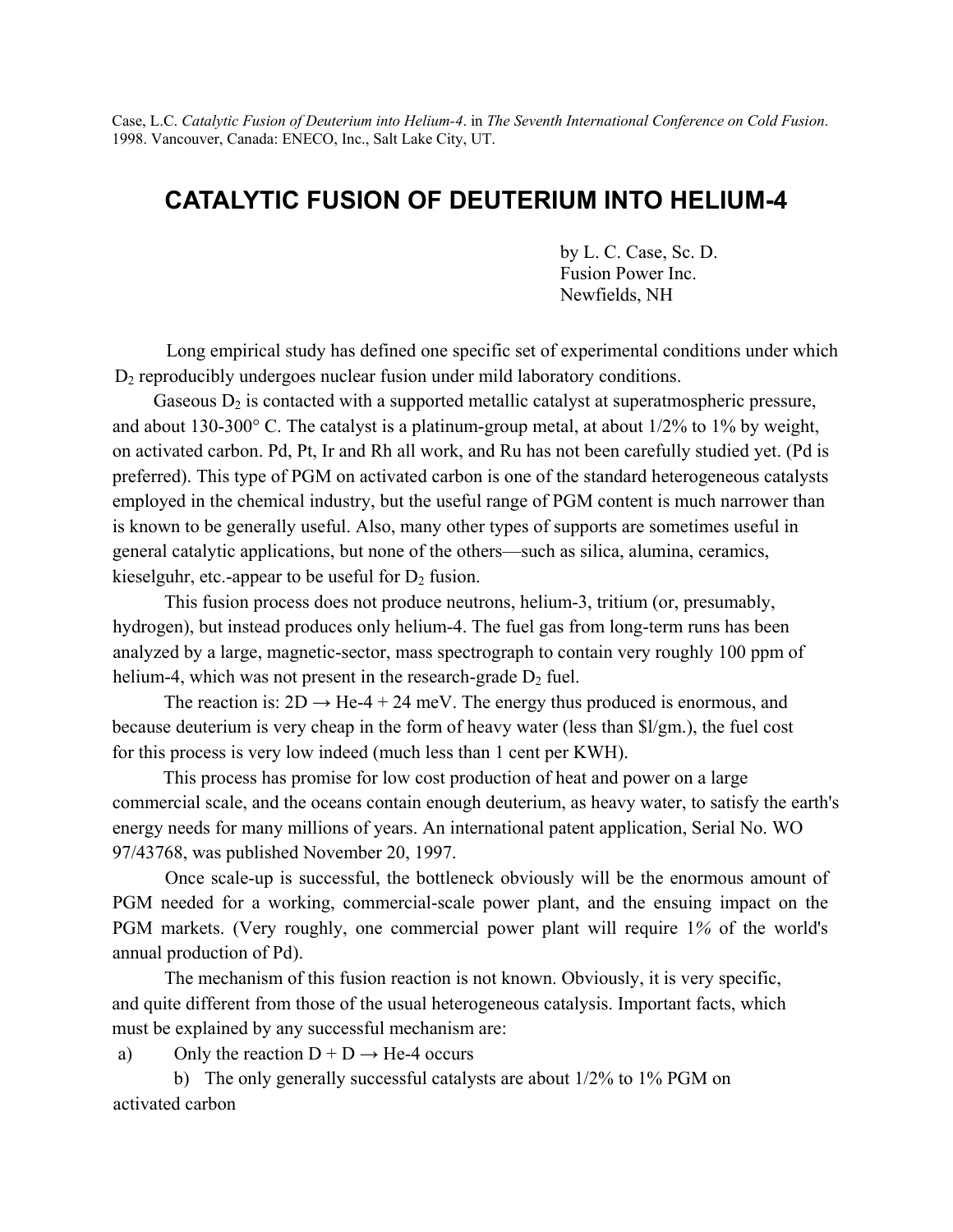- i) Other substrates do not appear useful
- ii) Pd, Pt, Rh, and Ir all work

c) The reaction occurs only in the range of about 130 -  $300^{\circ}$  C, with activity peaking at about 250° C.

d) The effect of pressure on reaction rate is small.

Some of the previously positive results of other investigators in the field of deuterium fusion may have depended on this particular mechanism, or may not. Clearly, any other study which produced neutrons, tritium, or He-3, reveals some other mechanism. And there seem to be instances of such in the literature. It seems too early to speculate on just how many different such fusion mechanisms have been reliably determined, and indeed how many are in fact catalytic in nature, and if not catalytic, then what?

The actual equipment employed is shown in the exhibited photograph. The reaction vessel is a 1.6 liter WW II 304 83 oxygen bottle, modified by welding to include:

- a) a half-collar loading-unloading port
- b) a pressure gauge with inlet— outlet valve
- c) a thermowell reaching near the bottom of the reactor
- d) a heating mantle
- e) a steam tube in the form of an internal "V".

In operation, about 50 to 100 g. of the candidate catalyst is loaded into the vessel, and the loading port sealed with pipe dope. The reactor is then evacuated, and loaded with hydrogen to about 30 to 50 psig. Then the reactor is heated (with constant voltage on the heating mantle) to about 200 to 225° C. for a period of several hours. The reactor is then vented and evacuated, and the process repeated, until a constant temperature is reached in the thermowell. Then, the vessel is vented and evacuated, and the process is repeated with deuterium gas in place of the hydrogen, and then repeated once more with deuterium. If the temperature reached with deuterium is at least about  $5^{\circ}$  C. more than with hydrogen, thp catalyst is deemed specifically active for  $D_2$ fusion. In fact, temperature differentials between  $D_2$  and  $H_2$  of greater than 20 $\degree$  C. have been sometimes reached.

Fusion Power Inc. offers two products to assist others in the laboratory fusion of deuterium:

1) A Pd on activated carbon catalyst optimized for greatest activity.

2) Electrodes developed for large effects in the electrolytic fusion of heavy water (Pons - Fleischmann process).

## AKNOWLEDGEMENT

The long-term and patient assistance of the Nuclear Centre, Charles university, Prague, and especially of Drs. Zdenek Dolezal and Ivan Wilhelm, is gratefully acknowledged.